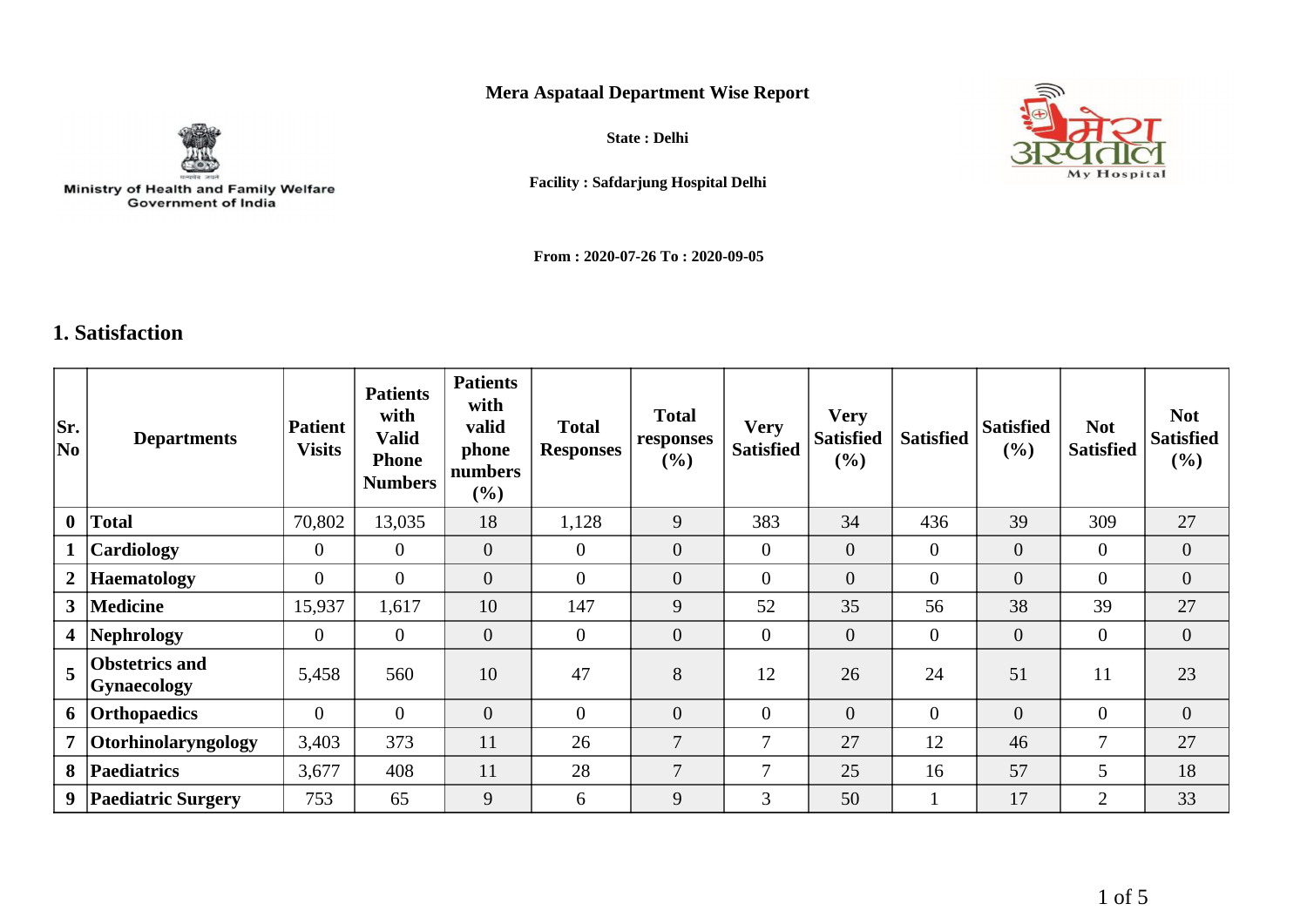| Sr.<br>No | <b>Departments</b>                                         | <b>Patient</b><br><b>Visits</b> | <b>Patients</b><br>with<br><b>Valid</b><br><b>Phone</b><br><b>Numbers</b> | <b>Patients</b><br>with<br>valid<br>phone<br>numbers<br>(%) | <b>Total</b><br><b>Responses</b> | <b>Total</b><br>responses<br>(%) | <b>Very</b><br><b>Satisfied</b> | <b>Very</b><br><b>Satisfied</b><br>(%) | <b>Satisfied</b> | <b>Satisfied</b><br>(%) | <b>Not</b><br><b>Satisfied</b> | <b>Not</b><br><b>Satisfied</b><br>(%) |
|-----------|------------------------------------------------------------|---------------------------------|---------------------------------------------------------------------------|-------------------------------------------------------------|----------------------------------|----------------------------------|---------------------------------|----------------------------------------|------------------|-------------------------|--------------------------------|---------------------------------------|
| 10        | <b>Physical Medicine &amp;</b><br>Rehabilitation           | 5,654                           | 480                                                                       | 8                                                           | 36                               | 8                                | 14                              | 39                                     | 14               | 39                      | 8                              | 22                                    |
|           | 11 Psychiatry                                              | 1,206                           | 861                                                                       | 71                                                          | 77                               | 9                                | 28                              | 36                                     | 27               | 35                      | 22                             | 29                                    |
|           | 12 Urology                                                 | $\overline{0}$                  | $\overline{0}$                                                            | $\overline{0}$                                              | $\overline{0}$                   | $\overline{0}$                   | $\overline{0}$                  | $\boldsymbol{0}$                       | $\overline{0}$   | $\overline{0}$          | $\overline{0}$                 | $\overline{0}$                        |
| 13        | <b>CTVS</b>                                                | $\overline{0}$                  | $\overline{0}$                                                            | $\overline{0}$                                              | $\overline{0}$                   | $\overline{0}$                   | $\overline{0}$                  | $\overline{0}$                         | $\overline{0}$   | $\overline{0}$          | $\overline{0}$                 | $\overline{0}$                        |
|           | 14 Endocrinology                                           | $\overline{0}$                  | $\overline{0}$                                                            | $\overline{0}$                                              | $\overline{0}$                   | $\overline{0}$                   | $\overline{0}$                  | $\overline{0}$                         | $\overline{0}$   | $\overline{0}$          | $\overline{0}$                 | $\overline{0}$                        |
|           | $15$ EYE                                                   | 3,070                           | 264                                                                       | 9                                                           | 19                               | $\overline{7}$                   | 5 <sup>5</sup>                  | 26                                     | 11               | 58                      | 3                              | 16                                    |
|           | $16$ Skin                                                  | 8,014                           | 773                                                                       | 10                                                          | 68                               | 9                                | 31                              | 46                                     | 21               | 31                      | 16                             | 23                                    |
| 17        | <b>Apex Regional STD</b><br><b>Centre</b>                  | 113                             | 9                                                                         | 8                                                           | 3                                | 33                               | $\mathbf{1}$                    | 33                                     | $\mathbf{1}$     | 33                      | $\mathbf{1}$                   | 34                                    |
|           | 18 Neurology                                               | $\overline{0}$                  | $\overline{0}$                                                            | $\overline{0}$                                              | $\overline{0}$                   | $\overline{0}$                   | $\overline{0}$                  | $\overline{0}$                         | $\overline{0}$   | $\overline{0}$          | $\overline{0}$                 | $\overline{0}$                        |
|           | 19 Medical Oncology                                        | $\overline{0}$                  | $\overline{0}$                                                            | $\overline{0}$                                              | $\overline{0}$                   | $\overline{0}$                   | $\boldsymbol{0}$                | $\overline{0}$                         | $\overline{0}$   | $\overline{0}$          | $\overline{0}$                 | $\overline{0}$                        |
|           | 20 Cancer Surgery                                          | 373                             | 58                                                                        | 16                                                          | 6                                | 10                               | $\mathbf{1}$                    | 17                                     | 3                | 50                      | $\overline{2}$                 | 33                                    |
|           | 21 Dental Surgery                                          | 1,455                           | 1,147                                                                     | 79                                                          | 88                               | 8                                | 33                              | 38                                     | 29               | 33                      | 26                             | 29                                    |
| 22        | Neuro Surgery                                              | $\overline{0}$                  | $\overline{0}$                                                            | $\overline{0}$                                              | $\overline{0}$                   | $\overline{0}$                   | $\overline{0}$                  | $\overline{0}$                         | $\overline{0}$   | $\overline{0}$          | $\Omega$                       | $\overline{0}$                        |
| 23        | <b>Pulmonary Critical</b><br><b>Case &amp; Sleep</b>       | $\boldsymbol{0}$                | $\mathbf{0}$                                                              | $\overline{0}$                                              | $\overline{0}$                   | $\overline{0}$                   | $\overline{0}$                  | $\overline{0}$                         | $\overline{0}$   | $\overline{0}$          | $\overline{0}$                 | $\overline{0}$                        |
| 24        | <b>Burns Plastic &amp;</b><br><b>Maxillofacial Surgery</b> | $\overline{0}$                  | $\overline{0}$                                                            | $\overline{0}$                                              | $\overline{0}$                   | $\overline{0}$                   | $\boldsymbol{0}$                | $\overline{0}$                         | $\overline{0}$   | $\overline{0}$          | $\boldsymbol{0}$               | $\overline{0}$                        |
|           | 25 Palliative Pain Clinic                                  | 120                             | 32                                                                        | 27                                                          | $\theta$                         | $\overline{0}$                   | $\overline{0}$                  | $\overline{0}$                         | $\overline{0}$   | $\overline{0}$          | $\Omega$                       | $\overline{0}$                        |
|           | 26 General Surgery                                         | 7,877                           | 799                                                                       | 10                                                          | 76                               | 10                               | 26                              | 34                                     | 28               | 37                      | 22                             | 29                                    |
| 27        | Radiotherapy                                               | 631                             | 242                                                                       | 38                                                          | 21                               | 9                                | 6                               | 29                                     | 13               | 62                      | $\overline{2}$                 | 9                                     |
|           | $28$ Dept-41                                               | $\overline{0}$                  | $\overline{0}$                                                            | $\overline{0}$                                              | $\overline{0}$                   | $\boldsymbol{0}$                 | $\overline{0}$                  | $\boldsymbol{0}$                       | $\overline{0}$   | $\overline{0}$          | $\overline{0}$                 | $\overline{0}$                        |
|           | $29$ Dept-87                                               | 5,972                           | 1,240                                                                     | 21                                                          | 80                               | 6                                | 22                              | 28                                     | 36               | 45                      | 22                             | 27                                    |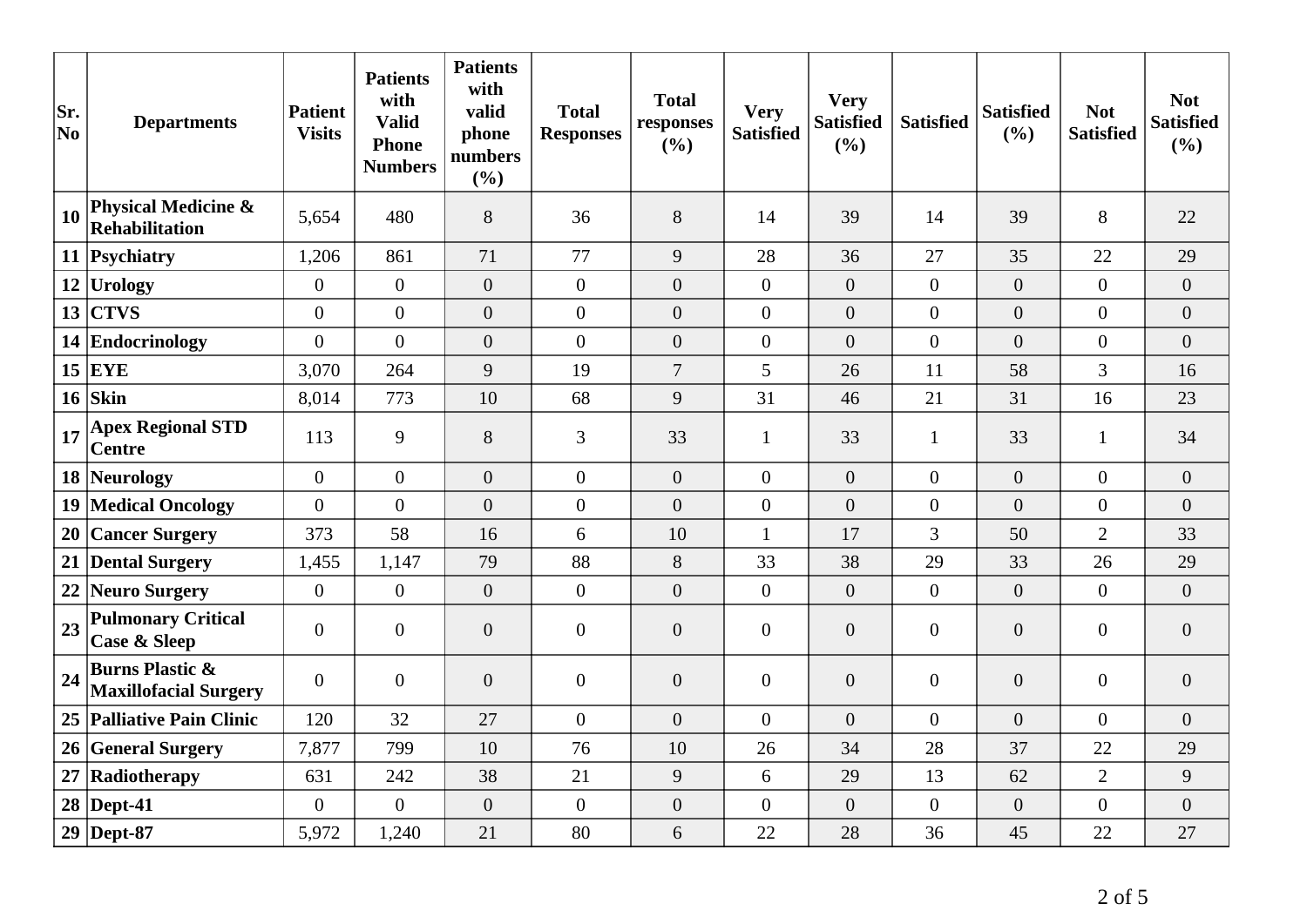| Sr.<br> No | <b>Departments</b> | <b>Patient</b><br><b>Visits</b> | <b>Patients</b><br>with<br><b>Valid</b><br><b>Phone</b><br><b>Numbers</b> | <b>Patients</b><br>with<br>valid<br>phone<br>numbers<br>(%) | <b>Total</b><br><b>Responses</b> | <b>Total</b><br>responses<br>(%) | <b>Very</b><br><b>Satisfied</b> | <b>Very</b><br><b>Satisfied</b><br>(%) | <b>Satisfied</b> | <b>Satisfied</b><br>(%) | <b>Not</b><br><b>Satisfied</b> | <b>Not</b><br><b>Satisfied</b><br>$(\%)$ |
|------------|--------------------|---------------------------------|---------------------------------------------------------------------------|-------------------------------------------------------------|----------------------------------|----------------------------------|---------------------------------|----------------------------------------|------------------|-------------------------|--------------------------------|------------------------------------------|
|            | $30$ Dept-88       | 7,077                           | 4,099                                                                     | 58                                                          | 400                              | 10                               | 135                             | 34                                     | 144              | 36                      | 121                            | 30                                       |
|            | $31$ Dept-39       | $\mathbf{0}$                    | $\overline{0}$                                                            | $\mathbf{0}$                                                | $\overline{0}$                   | $\overline{0}$                   | $\overline{0}$                  | $\mathbf{0}$                           | $\overline{0}$   | $\overline{0}$          | $\overline{0}$                 | $\overline{0}$                           |
|            | $32$ Dept-91       | $\overline{0}$                  | $\overline{0}$                                                            | $\overline{0}$                                              | $\overline{0}$                   | $\overline{0}$                   | $\overline{0}$                  | $\overline{0}$                         | $\overline{0}$   | $\boldsymbol{0}$        | $\overline{0}$                 | $\overline{0}$                           |
|            | 33   Dept-0        | $\boldsymbol{0}$                | $\overline{0}$                                                            | $\overline{0}$                                              | $\overline{0}$                   | $\overline{0}$                   | $\mathbf{0}$                    | $\boldsymbol{0}$                       | $\overline{0}$   | $\overline{0}$          | $\overline{0}$                 | $\overline{0}$                           |
|            | 34   Dept-60       | $\overline{0}$                  | $\overline{0}$                                                            | $\mathbf{0}$                                                | $\mathbf{0}$                     | $\boldsymbol{0}$                 | $\boldsymbol{0}$                | $\boldsymbol{0}$                       | $\overline{0}$   | $\boldsymbol{0}$        | $\overline{0}$                 | $\overline{0}$                           |
|            | $35$ Dept-89       | 12                              | 8                                                                         | 67                                                          | $\overline{0}$                   | $\overline{0}$                   | $\mathbf{0}$                    | $\overline{0}$                         | $\overline{0}$   | $\overline{0}$          | $\overline{0}$                 | $\overline{0}$                           |
|            | 36   Dept-46       | $\overline{0}$                  | $\overline{0}$                                                            | $\mathbf{0}$                                                | $\overline{0}$                   | $\overline{0}$                   | $\overline{0}$                  | $\overline{0}$                         | $\overline{0}$   | $\overline{0}$          | $\overline{0}$                 | $\overline{0}$                           |
|            | $37$ Dept-90       | $\overline{0}$                  | $\overline{0}$                                                            | $\theta$                                                    | $\mathbf{0}$                     | $\overline{0}$                   | $\mathbf{0}$                    | $\mathbf{0}$                           | $\overline{0}$   | $\overline{0}$          | $\overline{0}$                 | $\overline{0}$                           |
|            | 38 Dept-92         | $\boldsymbol{0}$                | $\overline{0}$                                                            | $\boldsymbol{0}$                                            | $\overline{0}$                   | $\boldsymbol{0}$                 | $\boldsymbol{0}$                | $\boldsymbol{0}$                       | $\overline{0}$   | $\boldsymbol{0}$        | $\boldsymbol{0}$               | $\overline{0}$                           |
|            | $39$ Dept-95       | $\mathbf{0}$                    | $\overline{0}$                                                            | $\mathbf{0}$                                                | $\mathbf{0}$                     | $\overline{0}$                   | $\mathbf{0}$                    | $\boldsymbol{0}$                       | $\overline{0}$   | $\boldsymbol{0}$        | $\overline{0}$                 | $\boldsymbol{0}$                         |
|            | $40$ Dept-43       | $\mathbf{0}$                    | $\boldsymbol{0}$                                                          | $\boldsymbol{0}$                                            | $\mathbf{0}$                     | $\overline{0}$                   | $\mathbf{0}$                    | $\overline{0}$                         | $\overline{0}$   | $\boldsymbol{0}$        | $\overline{0}$                 | $\overline{0}$                           |
|            | 41   Dept-31       | $\overline{0}$                  | $\overline{0}$                                                            | $\overline{0}$                                              | $\overline{0}$                   | $\overline{0}$                   | $\mathbf{0}$                    | $\overline{0}$                         | $\overline{0}$   | $\overline{0}$          | $\overline{0}$                 | $\overline{0}$                           |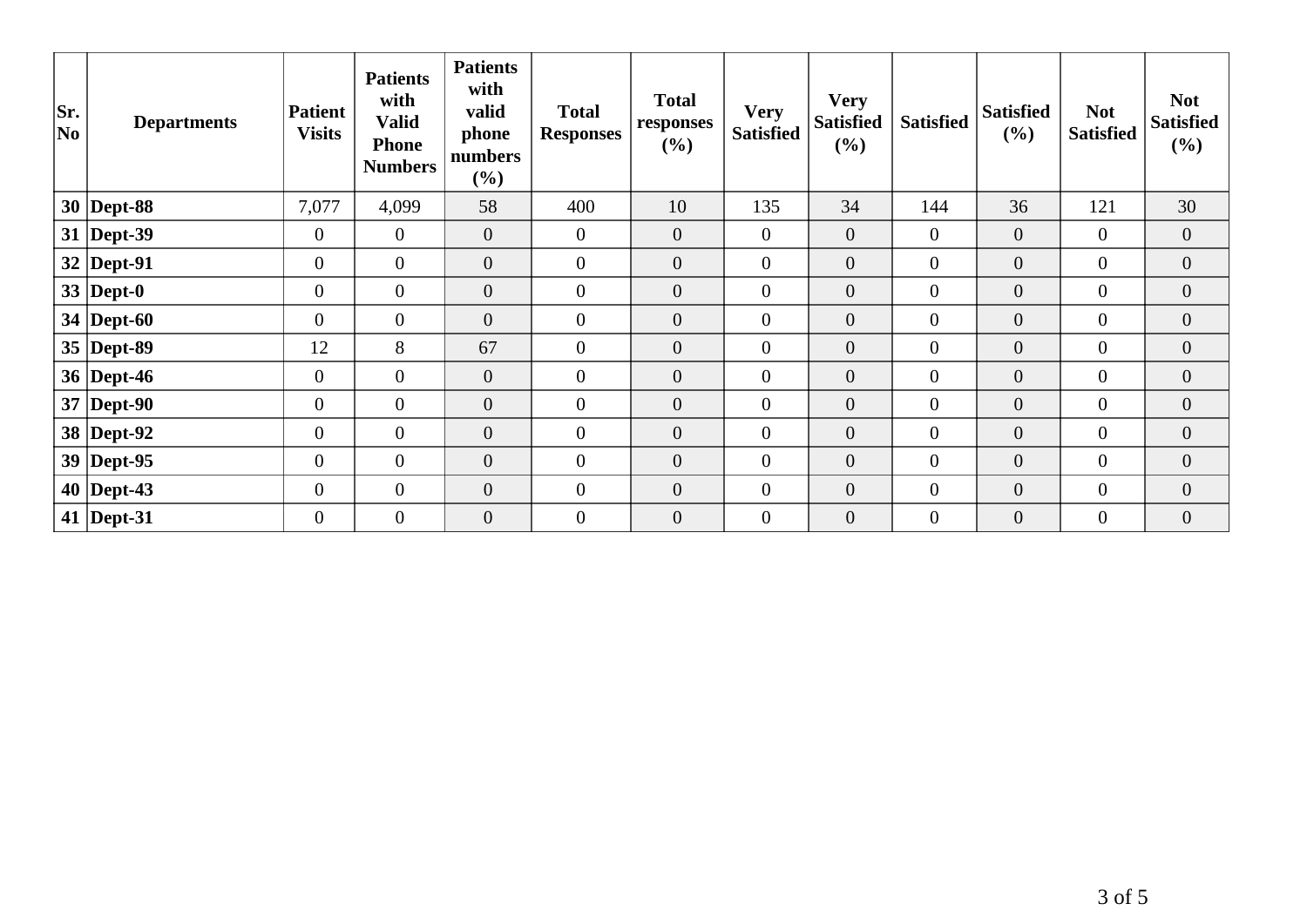## **2. Reasons for Dissatisfaction (Overall)**

| Sr.<br>$ N_{0} $ | <b>Departments</b>                                      | <b>Total</b><br>responses for<br>dissatisfaction | <b>Staff</b><br>behaviour | <b>Staff</b><br>behaviour<br>(%) | <b>Cleanliness</b> | <b>Cleanliness</b><br>(%) | Cost of<br>treatment | Cost of<br>treatment<br>(%) | Quality<br>of<br>treatment | Quality<br>of<br>treatment reasons<br>(%) | <b>Other</b>     | <b>Other</b><br>reasons<br>$(\%)$ |
|------------------|---------------------------------------------------------|--------------------------------------------------|---------------------------|----------------------------------|--------------------|---------------------------|----------------------|-----------------------------|----------------------------|-------------------------------------------|------------------|-----------------------------------|
| $\mathbf{0}$     | <b>Total</b>                                            | 249                                              | 107                       | 43                               | 41                 | 16                        | 35                   | 14                          | $\boldsymbol{0}$           | $\overline{0}$                            | 66               | 27                                |
| $\mathbf{1}$     | Cardiology                                              | $\overline{0}$                                   | $\overline{0}$            | $\overline{0}$                   | $\overline{0}$     | $\boldsymbol{0}$          | $\overline{0}$       | $\boldsymbol{0}$            | $\boldsymbol{0}$           | $\overline{0}$                            | $\overline{0}$   | $\boldsymbol{0}$                  |
| $\boldsymbol{2}$ | <b>Haematology</b>                                      | $\Omega$                                         | $\overline{0}$            | $\overline{0}$                   | $\overline{0}$     | $\overline{0}$            | $\overline{0}$       | $\overline{0}$              | $\overline{0}$             | $\overline{0}$                            | $\overline{0}$   | $\overline{0}$                    |
| $\mathbf{3}$     | <b>Medicine</b>                                         | 30                                               | 9                         | 30                               | $\overline{7}$     | 23                        | 5                    | 17                          | $\boldsymbol{0}$           | $\overline{0}$                            | 9                | 30                                |
| 4                | <b>Nephrology</b>                                       | $\overline{0}$                                   | $\boldsymbol{0}$          | $\overline{0}$                   | $\overline{0}$     | $\overline{0}$            | $\overline{0}$       | $\overline{0}$              | $\boldsymbol{0}$           | $\overline{0}$                            | $\overline{0}$   | $\boldsymbol{0}$                  |
| 5                | <b>Obstetrics and</b><br><b>Gynaecology</b>             | 8                                                | 5                         | 63                               | $\overline{0}$     | $\overline{0}$            |                      | 13                          | $\overline{0}$             | $\overline{0}$                            | $\overline{2}$   | 24                                |
| 6                | Orthopaedics                                            | $\overline{0}$                                   | $\overline{0}$            | $\overline{0}$                   | $\overline{0}$     | $\overline{0}$            | $\overline{0}$       | $\overline{0}$              | $\boldsymbol{0}$           | $\overline{0}$                            | $\overline{0}$   | $\overline{0}$                    |
| $\overline{7}$   | Otorhinolaryngology                                     | 8                                                | 5                         | 63                               | $\mathbf{1}$       | 13                        |                      | 13                          | $\overline{0}$             | $\overline{0}$                            | $\mathbf{1}$     | 11                                |
| 8                | Paediatrics                                             | 8                                                | 3                         | 38                               | $\overline{2}$     | 25                        | $\mathbf{1}$         | 13                          | $\boldsymbol{0}$           | $\overline{0}$                            | $\overline{2}$   | 24                                |
| 9                | <b>Paediatric Surgery</b>                               | $\overline{2}$                                   | $\mathbf{1}$              | 50                               | $\overline{0}$     | $\boldsymbol{0}$          | $\mathbf{1}$         | 50                          | $\overline{0}$             | $\overline{0}$                            | $\overline{0}$   | $\boldsymbol{0}$                  |
| 10               | <b>Physical Medicine &amp;</b><br><b>Rehabilitation</b> | 5                                                | 1                         | 20                               | $\overline{0}$     | $\boldsymbol{0}$          |                      | 20                          | $\boldsymbol{0}$           | $\overline{0}$                            | 3                | 60                                |
|                  | 11 Psychiatry                                           | 12                                               | 6                         | 50                               | $\overline{0}$     | $\overline{0}$            | $\overline{2}$       | 17                          | $\boldsymbol{0}$           | $\overline{0}$                            | $\overline{4}$   | 33                                |
|                  | $12$ Urology                                            | $\Omega$                                         | $\overline{0}$            | $\overline{0}$                   | $\overline{0}$     | $\overline{0}$            | $\overline{0}$       | $\overline{0}$              | $\overline{0}$             | $\overline{0}$                            | $\overline{0}$   | $\overline{0}$                    |
|                  | $13$ CTVS                                               | $\mathbf{0}$                                     | $\overline{0}$            | $\boldsymbol{0}$                 | $\overline{0}$     | $\overline{0}$            | $\overline{0}$       | $\overline{0}$              | $\overline{0}$             | $\overline{0}$                            | $\boldsymbol{0}$ | $\boldsymbol{0}$                  |
|                  | 14 Endocrinology                                        | $\theta$                                         | $\overline{0}$            | $\overline{0}$                   | $\overline{0}$     | $\theta$                  | $\overline{0}$       | $\overline{0}$              | $\overline{0}$             | $\overline{0}$                            | $\overline{0}$   | $\overline{0}$                    |
|                  | $15$ EYE                                                | 3                                                | $\mathbf{1}$              | 33                               | $\overline{2}$     | 67                        | $\overline{0}$       | $\overline{0}$              | $\boldsymbol{0}$           | $\overline{0}$                            | $\boldsymbol{0}$ | $\overline{0}$                    |
|                  | $16$ Skin                                               | 13                                               | 3                         | 23                               | $\overline{3}$     | 23                        | $\overline{2}$       | 15                          | $\overline{0}$             | $\overline{0}$                            | 5                | 39                                |
| 17               | <b>Apex Regional STD</b><br><b>Centre</b>               |                                                  | $\overline{0}$            | $\boldsymbol{0}$                 | 1                  | 100                       | $\overline{0}$       | $\boldsymbol{0}$            | $\overline{0}$             | $\overline{0}$                            | $\boldsymbol{0}$ | $\boldsymbol{0}$                  |
|                  | 18 Neurology                                            | $\overline{0}$                                   | $\boldsymbol{0}$          | $\boldsymbol{0}$                 | $\overline{0}$     | $\boldsymbol{0}$          | $\overline{0}$       | $\boldsymbol{0}$            | $\overline{0}$             | $\overline{0}$                            | $\boldsymbol{0}$ | $\boldsymbol{0}$                  |
|                  | <b>19 Medical Oncology</b>                              | $\overline{0}$                                   | $\boldsymbol{0}$          | $\boldsymbol{0}$                 | $\overline{0}$     | $\boldsymbol{0}$          | $\overline{0}$       | $\boldsymbol{0}$            | $\boldsymbol{0}$           | $\boldsymbol{0}$                          | $\boldsymbol{0}$ | $\boldsymbol{0}$                  |